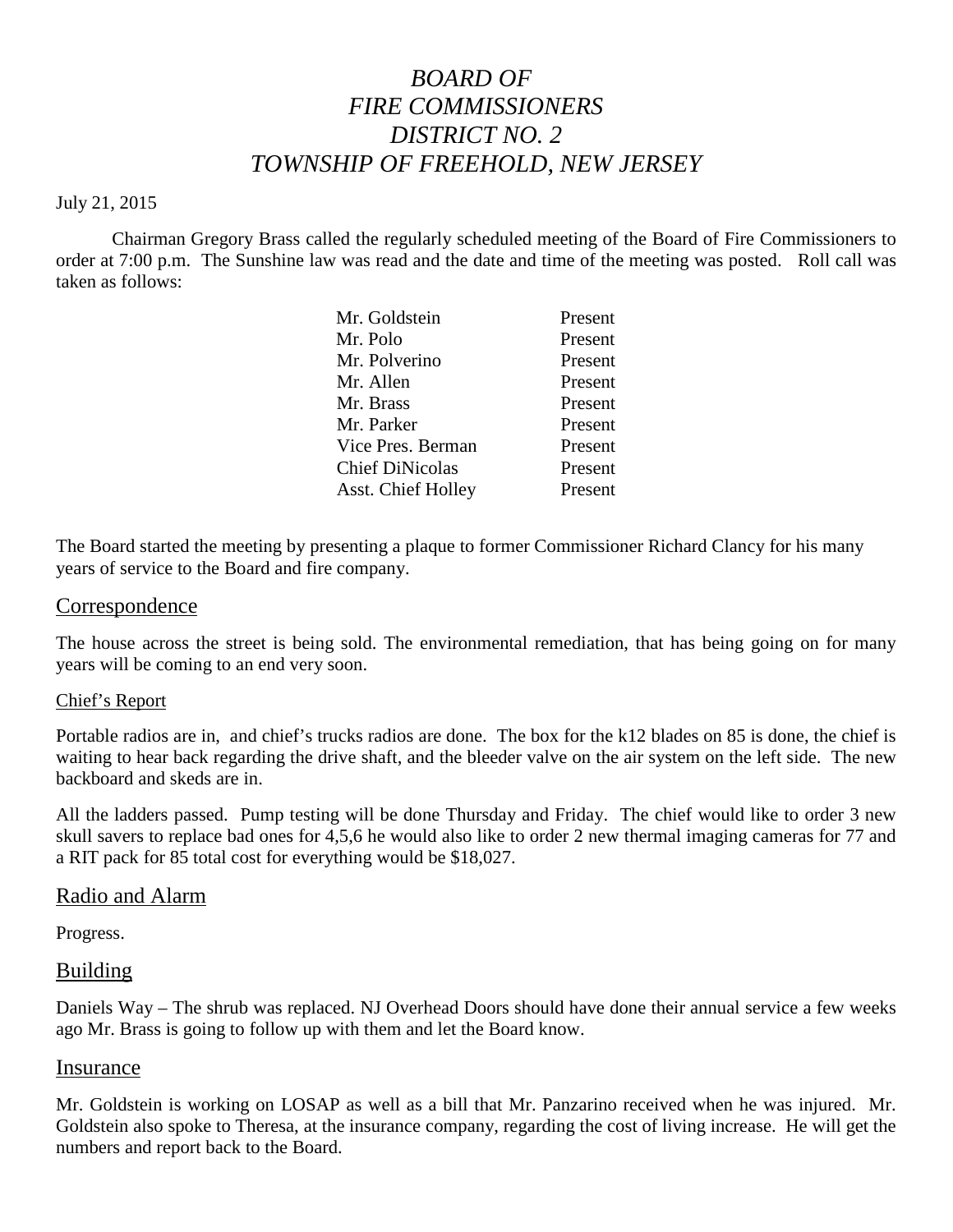## Maintenance

Pond Road – The new compressor should be completed shortly.

## New Business

There will be a special meeting next month on the  $11<sup>th</sup>$  for the Board to interview two candidates for the Recording Secretary position.

Asst. Chief Holley has asked the Board if it would be ok to take the rescue to a wet down in Lanoka Harbor, the Board has Okayed this.

## Old Business

Mr. Allen received a proposal from Mr. Carter to do a Fire protection study, for our district. The cost would be \$15,500 and he would start the job on August 1<sup>st</sup> if the Board approved this. After reviewing the contract and what would be done. Mr. Allen made a motion to have it done and the Board voted with 4 no's and 1 yes. The Board felt that what the gentleman was offering, at this time, is not a necessary expense.

### Treasurer

The  $2<sup>nd</sup>$  quarter payment was received from the township in the amount of \$273,724.25 and deposited on 6/26/15 into the money market savings account.

| Freehold Savings Bank                 |                               |                      |  |                |
|---------------------------------------|-------------------------------|----------------------|--|----------------|
| Checking<br><b>Money Market</b><br>CD |                               | 601.34<br>634,951.52 |  |                |
|                                       |                               |                      |  |                |
|                                       |                               | Total assets:        |  | \$1,464,397.44 |
| July Bills                            |                               |                      |  |                |
| 9616                                  | JCP & L                       | 729.54               |  |                |
| 9617                                  | NJ Natural Gas                | 73.34                |  |                |
| 9618                                  | Verizon                       | 370.16               |  |                |
| 9619                                  | <b>Staples</b>                | 628.49               |  |                |
| 9620                                  | <b>Verizon Wireless</b>       | 488.64               |  |                |
| 9621                                  | Optimum                       | 260.04               |  |                |
| 9622                                  | Cty of Monmouth               | 1,297.81             |  |                |
| 9623                                  | <b>Jersey Coast Fire</b>      | 303.70               |  |                |
| 9624                                  | NJ Fire & Equip               | 9,868.20             |  |                |
| 9625                                  | <b>PL Custom</b>              | 1,575.00             |  |                |
| 9626                                  | Apple Locksmith               | 884.00               |  |                |
| 9627                                  | Fire & Safety                 | 2,135.08             |  |                |
| 9628                                  | US Grounds Maint. Corp.       | 497.34               |  |                |
| 9629                                  | <b>Access Health Services</b> | 330.00               |  |                |
| 9630                                  | Grainger                      | 124.50               |  |                |
| 9631                                  | <b>Roux Associates</b>        | 3,004.45             |  |                |
| 9632                                  | <b>RSC</b> Architect          | 3,000.00             |  |                |
| 9633                                  | <b>Paul Conway Shields</b>    | 4,989.45             |  |                |
| 9634                                  | NJ Assoc. Fire District       | 300.00               |  |                |